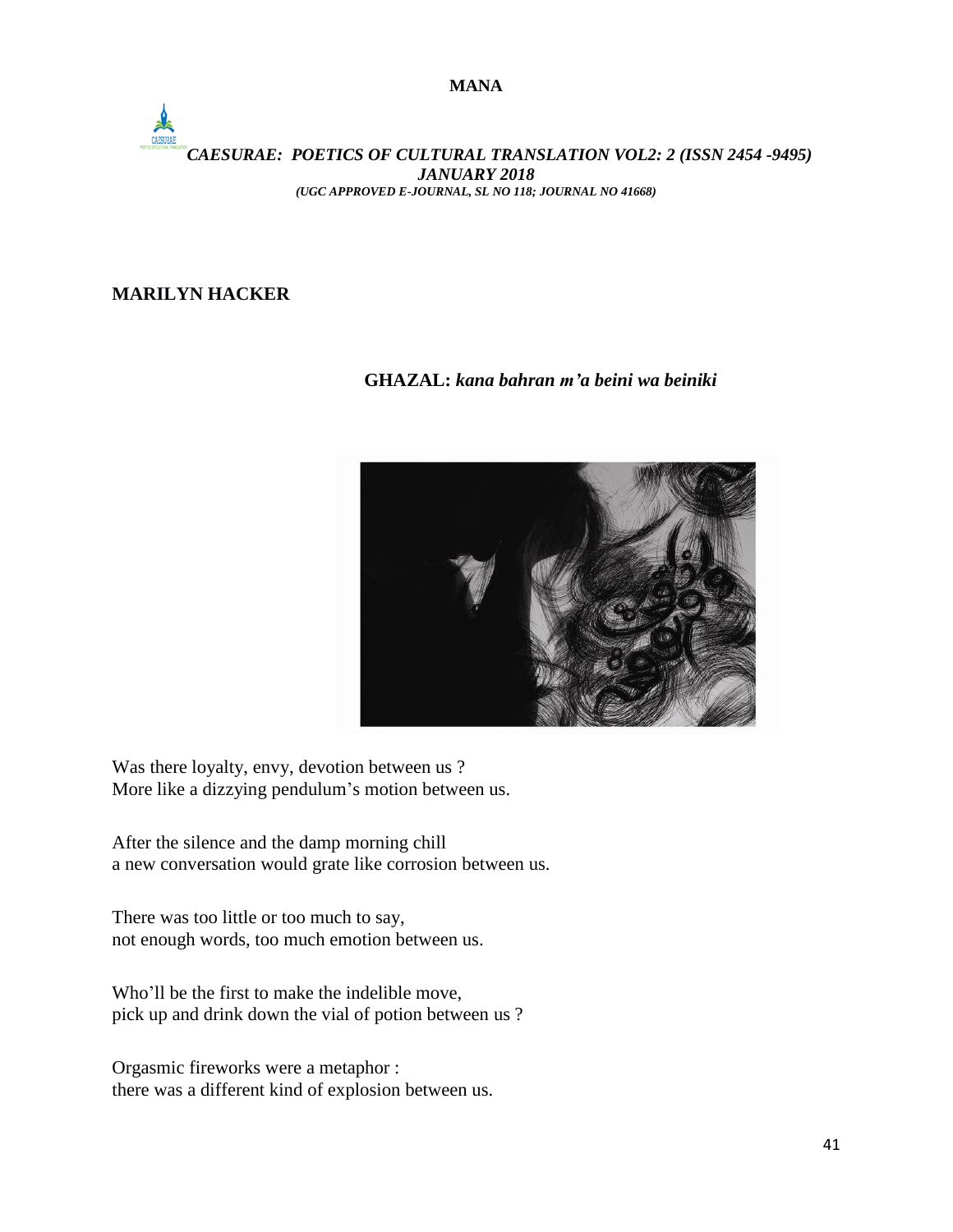## *CAESURAE: POETICS OF CULTURAL TRANSLATION VOL2: 2 (ISSN 2454 -9495) JANUARY 2018 (UGC APPROVED E-JOURNAL, SL NO 118; JOURNAL NO 41668)*

Must a mountain crumble before we can really speak ? Must I wait for an aeon's erosion between us ?

The morning light spells its name on my white coffee cup but it aches with absence *: there is an ocean between us.*

# **Nieces and Nephews**



In July, when Tsahal was bombing Gaza and we marched, and there were flags and brawls Lamis waited for me on the corner, smiling in a lime-green sleeveless dress, not her daily jeans. There were three cop cars parked in front of my building and Lamis shouted giddily in Arabic "She's the terrorist, here!" I pinched her, shushed her, laughing "Half those cops are Arabs!" We went to a café, drank wine. She told me her niece had finally been freed from prison in Damascus. She lit up her cell phone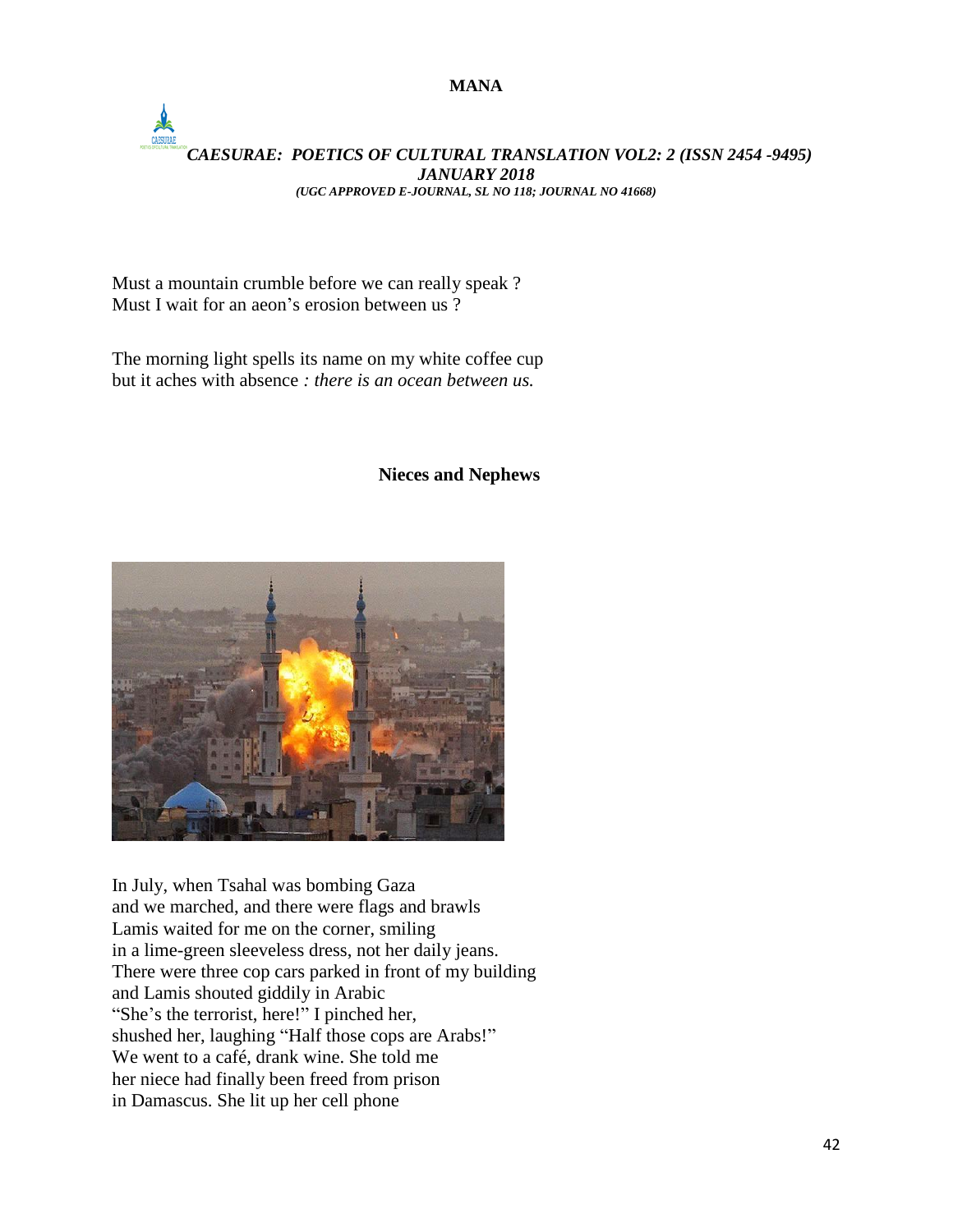### *CAESURAE: POETICS OF CULTURAL TRANSLATION VOL2: 2 (ISSN 2454 -9495) JANUARY 2018 (UGC APPROVED E-JOURNAL, SL NO 118; JOURNAL NO 41668)*

to show me the 19-year-old girl's photo. The second of her older sister's children.

Naima's Ismaël on the Corniche, sunlit in a rust corduroy jacket, white shirt open at the neck, smiles next to his aunt in paisley hijab and movie-star dark glasses. Wind scuds the waves beyond. Out of Mosul for the first time in his life, she, out of danger for the first time in six months. The last check-point, the last baksheesh, the abaya shoved into a suitcase. A walk on Sunday, a future open as the wine-dark sea.

I drank wine in the same café with Rasha last week, at midnight, talking about meters blank verse, alexandrines and al-mursal – though she was keen to go outside and smoke in the insidious slant winter rain. "Have you heard from Lamis? I haven't seen her in a month, she didn't answer an e-mail." "Her nephew," said Rasha, "died in prison under torture." The first of those five children.

I'll meet Ismaël in Beirut with Naima. In Beirut, no one arrests the daughters or the nephews of the neighbors these days, so she can bitch and moan about the neighbors and how her students can't translate as-Sayyab "Nothing but Iraq…" The rain is falling on all the suburbs where it lives in exile and Lamis isn't answering the phone.

**Marilyn Hacker** is the author of thirteen books of poems, including *A Stranger's Mirror* (Norton, 2015) *Names* (Norton, 2010) , and *Desesperanto* (Norton, 2003), an essay collection,